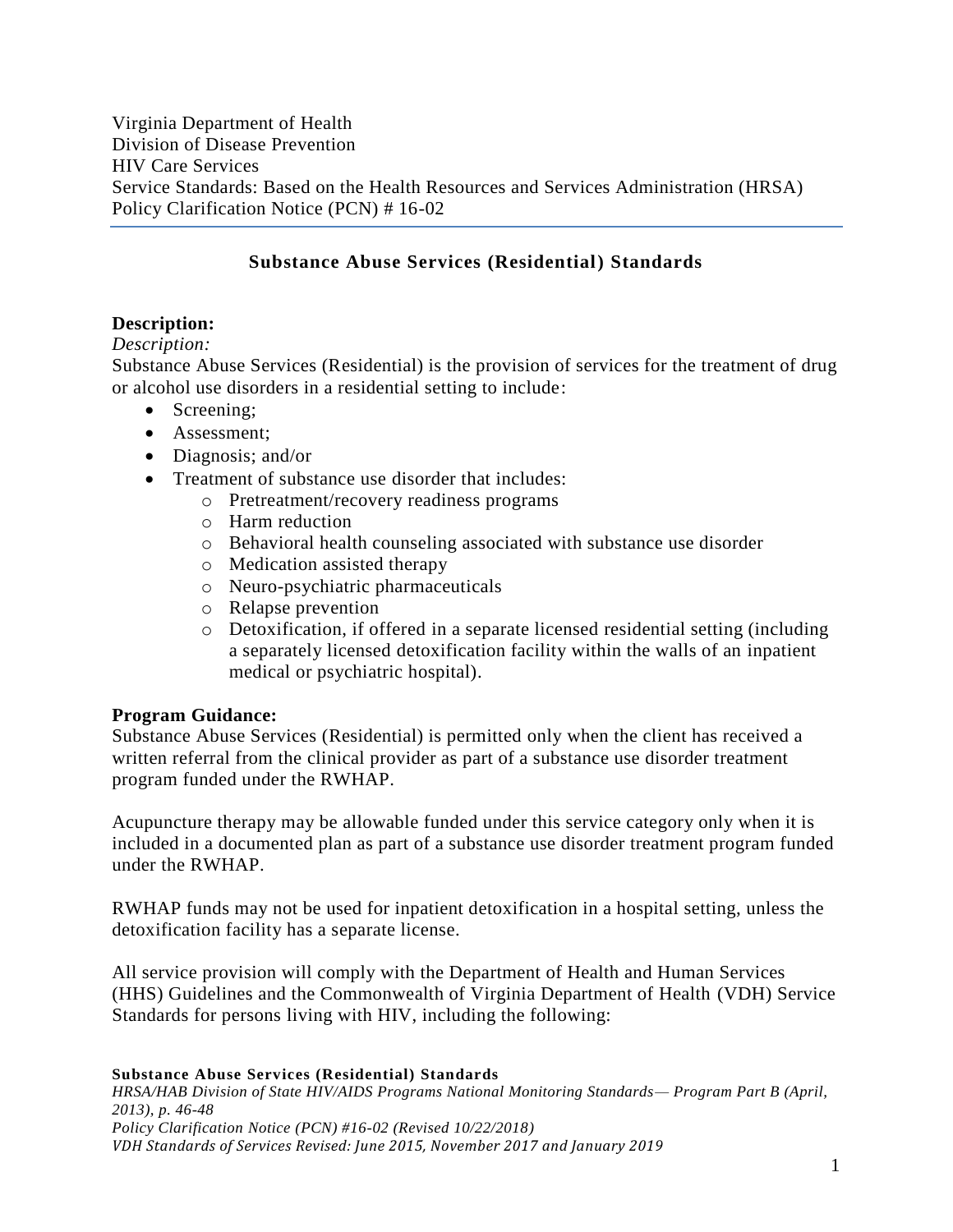## **1.0 Intake and Eligibility**

*National Monitoring Standards: Eligibility determination process requiring documentation in client medical records of low-income status and eligibility based on a specified percent of the FPL and proof of an individual's HIV-positive status, residency. Determination and documentation of client eligibility every six months.<sup>i</sup>*

*Human Services and Services Administration (HRSA), the funder for Ryan White HIV Services, prohibits continued HIV services, including medications to clients who are not recertified for eligibility of services by their specified date; therefore, if a client has not completed their annual certification or recertification at six months they may not be eligible for Ryan White services.ii*

| <b>Standard</b>                                         | <b>Measure</b>                                   |
|---------------------------------------------------------|--------------------------------------------------|
| 1.1) The client's eligibility for Ryan White            | 1.1) Documentation of the client's eligibility   |
| Part B services is determined or is in process of       | or that the eligibility process has been         |
| determination before services are initiated.            | initiated and is present in the client's record. |
| 1.2) Client must be recertified annually and            | 1.2) Documentation of the client's eligibility   |
| recertification must occur every six months to          | or that the eligibility process has been         |
| receive Ryan White services. There is no grace          | initiated and is present in the client's record. |
| period.                                                 |                                                  |
| 1.3) A referral by a Ryan White Part B                  | 1.3) Documentation of the referral by a Ryan     |
| provider is made for initiation of services.            | White Part B provider is present in the          |
|                                                         | client's record, signed and dated.               |
| 1.4) To be eligible for this service applicants         | 1.4) Documentation is present in files that      |
| must:                                                   | verifies:                                        |
| Be diagnosed with HIV<br>a)                             | a) Client is diagnosed with HIV                  |
| b) Live in Virginia                                     | Client lives in Virginia<br>b)                   |
| Have an individual or family income at<br>$\mathbf{c})$ | Client meets income guidelines<br>$\mathbf{c})$  |
| or below 500% of the Federal Poverty                    | d) Client Medicaid status (gap of                |
| Level (FPL)                                             | services)                                        |
| Ryan White Part B is the payer of last<br>d)            | e) Recertification for continued                 |
| resort and other funding sources must                   | eligibility for Part B services every six        |
| be vigorously pursued. Providers are                    | months                                           |
| responsible to ensure that clients are                  | Client agrees to participate in<br>f)            |
| screened and deemed ineligible for                      | insurance option that best meets their           |
| other payer sources covered by Federal                  | medical needs and for which the client           |
| or State programs such as Medicare,                     | is eligible.                                     |
| Medicaid, all other forms of insurance                  |                                                  |
| or third party payers such as private and               |                                                  |
| commercial insurance plans, and other                   |                                                  |
| payers.                                                 |                                                  |
| Provide recertification every six<br>e)                 |                                                  |
| months with proof of income, changes                    |                                                  |
| in insurance coverage, or any changes                   |                                                  |
| in residency                                            |                                                  |

## **Substance Abuse Services (Residential) Standards**

*HRSA/HAB Division of State HIV/AIDS Programs National Monitoring Standards— Program Part B (April, 2013), p. 46-48 Policy Clarification Notice (PCN) #16-02 (Revised 10/22/2018)*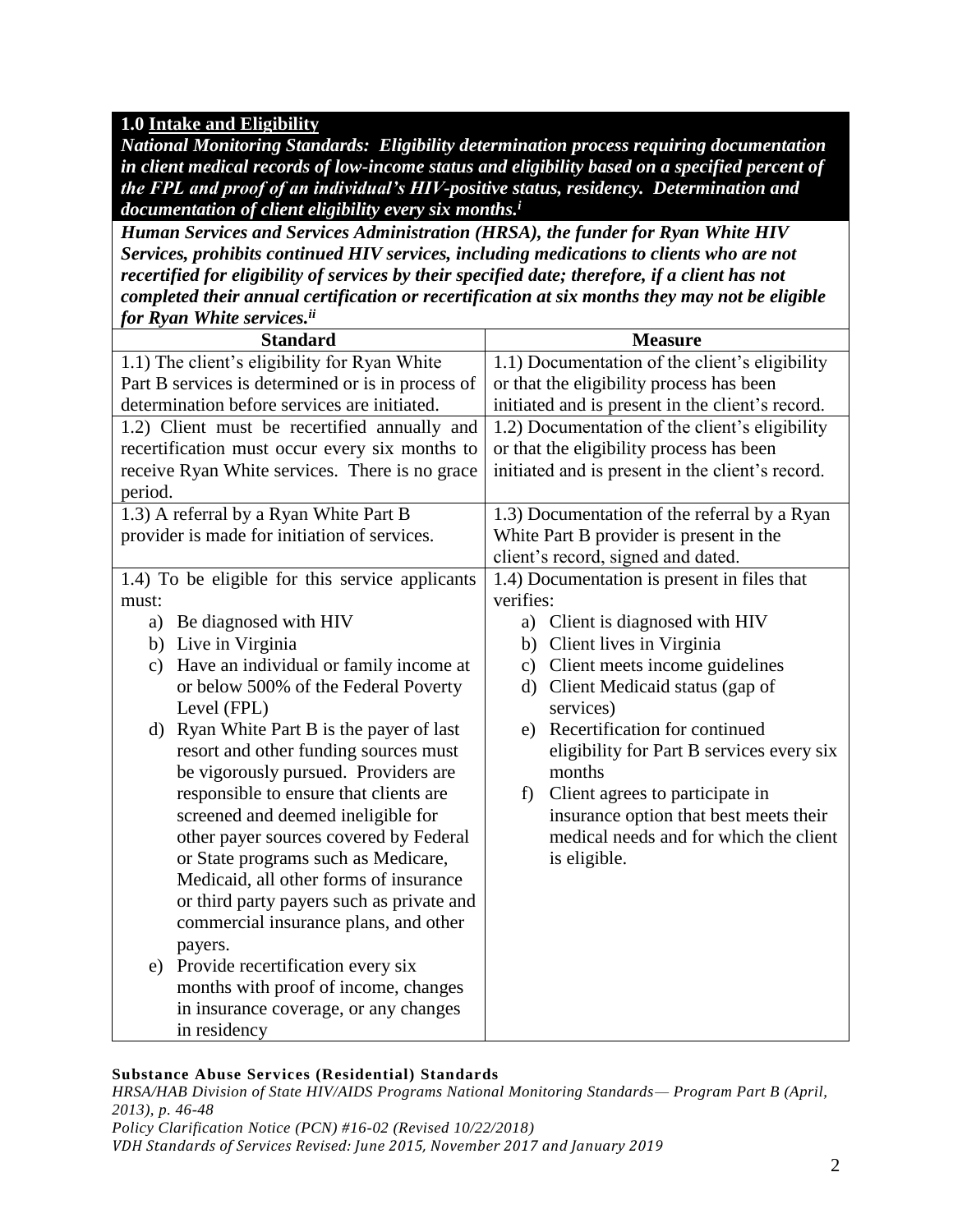| f)<br><b>Client eligibility ensures Part B</b>                                                                                                                                     |                                                                                             |
|------------------------------------------------------------------------------------------------------------------------------------------------------------------------------------|---------------------------------------------------------------------------------------------|
| services are used as the payer of last                                                                                                                                             |                                                                                             |
| resort. Client must agree to participate<br>in the insurance option client is eligible                                                                                             |                                                                                             |
| and that best meets the client's medical                                                                                                                                           |                                                                                             |
| needs regardless of preference.                                                                                                                                                    |                                                                                             |
|                                                                                                                                                                                    |                                                                                             |
| <i>Note:</i> The Part B Program is the payer of last<br>resort. This is interpreted as "funds                                                                                      |                                                                                             |
| receivedwill not be utilized to make                                                                                                                                               |                                                                                             |
| payments for any item or service to the extent                                                                                                                                     |                                                                                             |
| that payment has been made, or can reasonably<br>be expected to be made" by another payment                                                                                        |                                                                                             |
| source. <sup>iii</sup>                                                                                                                                                             |                                                                                             |
|                                                                                                                                                                                    |                                                                                             |
| Apply through the VDH Central Office or                                                                                                                                            |                                                                                             |
| through agency's eligibility services.                                                                                                                                             |                                                                                             |
| 2.0 Key Services Components and Activities (include assessment and service plan)                                                                                                   |                                                                                             |
|                                                                                                                                                                                    |                                                                                             |
| <b>Standard</b>                                                                                                                                                                    | <b>Measure</b>                                                                              |
| Substance Abuse Treatment (Residential) address substance abuse problems (including<br>alcohol and/or legal and illegal drugs) in a short-term residential health service setting. |                                                                                             |
| 2.1) Services to be provided by or under the                                                                                                                                       | 2.1) Documentation that provider licensure or                                               |
| supervision of a physician or other qualified                                                                                                                                      | certifications as required by the State in which                                            |
| personnel with appropriate and valid licensure                                                                                                                                     | service is provided;                                                                        |
| and certification by the State in which the                                                                                                                                        |                                                                                             |
| services are provided.                                                                                                                                                             | Provide assurance that all services are                                                     |
| 2.2) Services to be provided in accordance                                                                                                                                         | provided in a short-term residential setting.<br>2.2) Maintain program files that document: |
| with a treatment plan.                                                                                                                                                             | • That all services provided are allowable                                                  |
|                                                                                                                                                                                    | under this service category                                                                 |
|                                                                                                                                                                                    | • The quantity, frequency, and modality of                                                  |
|                                                                                                                                                                                    | treatment services.                                                                         |
| 2.3) Detoxification to be provided in a separate                                                                                                                                   | 2.3) Services are provided in accordance with                                               |
| licensed residential setting (including a<br>separately-licensed detoxification facility                                                                                           | a written treatment plan. Maintain client<br>records that document:                         |
| within the walls of a hospital).                                                                                                                                                   | • The date treatment begins and ends                                                        |
|                                                                                                                                                                                    | · Individual treatment plan                                                                 |
|                                                                                                                                                                                    | • Evidence of regular monitoring and                                                        |
|                                                                                                                                                                                    | assessment of client progress.                                                              |
|                                                                                                                                                                                    |                                                                                             |
|                                                                                                                                                                                    | Assurance that services are provided only in a                                              |

*HRSA/HAB Division of State HIV/AIDS Programs National Monitoring Standards— Program Part B (April, 2013), p. 46-48*

*Policy Clarification Notice (PCN) #16-02 (Revised 10/22/2018)*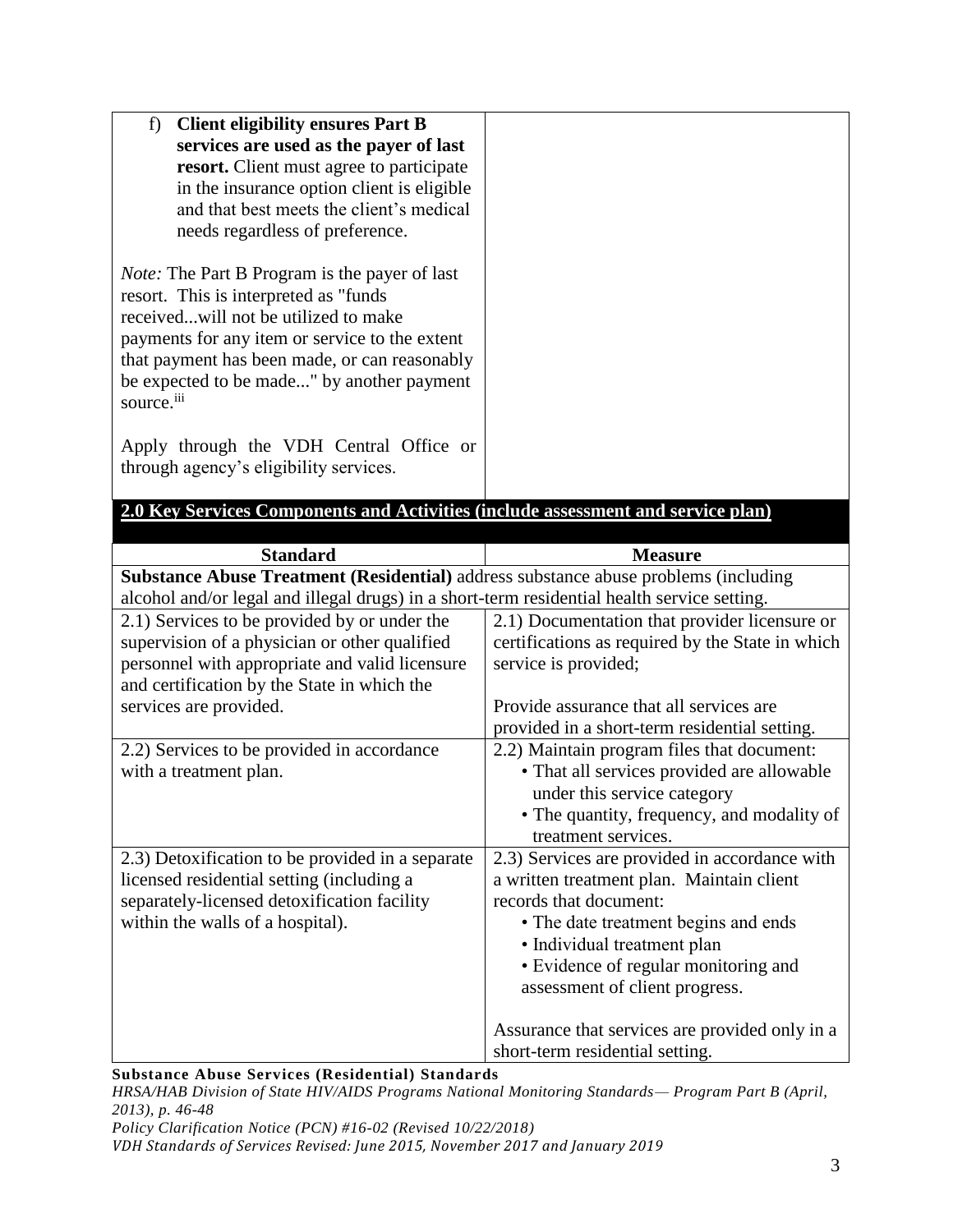| Assessment/Service Plan/Provision of Services                                                                                                                                                                                                                                                                                                                                                                                                                                               |                                                                                                   |  |
|---------------------------------------------------------------------------------------------------------------------------------------------------------------------------------------------------------------------------------------------------------------------------------------------------------------------------------------------------------------------------------------------------------------------------------------------------------------------------------------------|---------------------------------------------------------------------------------------------------|--|
| 2.4) An initial substance abuse assessment of<br>client's needs to be completed within 10 days<br>of initial contact with client and prior to the<br>initiation of the service plan. Assessment to<br>include:<br>Substance use history and current status<br>Medical history and current health<br>status<br>Availability of food, shelter,<br>transportation, financial resources<br>Support system<br>Legal issues/custody status<br>Mental health status and co-existing<br>conditions. | 2.4) Documentation of assessment in client's<br>record signed and dated.                          |  |
| 2.5) If substance abuse serves are deemed<br>appropriate, a substance abuse treatment plan<br>is developed within 30 days of the initial<br>assessment to include:<br>Diagnosed condition<br>$\bullet$<br>Treatment modality (individual or<br>group)<br><b>Treatment</b> goals<br>Start date for start date for services<br>Projected end date for services<br>Recommended number of sessions<br>Reassessment dates of client progress.                                                    | 2.5) Documentation of treatment plan in<br>client's record signed and dated.                      |  |
| Note: Substance abuse services must be<br>provided by or under the supervision of a<br>physician or other qualified/licensed personnel.<br>(See 5.0 Personnel Qualifications)                                                                                                                                                                                                                                                                                                               |                                                                                                   |  |
| 2.6) A complete psychosocial assessment will<br>be completed. Results of the assessment will<br>be used to complete the treatment plan as<br>necessary.                                                                                                                                                                                                                                                                                                                                     | 2.6) Documentation of complete psychosocial<br>assessment in client's record signed and<br>dated. |  |
| 2.7) Substance abuse services, provided as<br>group or individual sessions, should be specific<br>to individual client needs. Progress notes<br>should be completed for every counseling<br>session and include:                                                                                                                                                                                                                                                                            | 2.7) Documentation of mental health<br>services provided in client's record signed<br>and dated.  |  |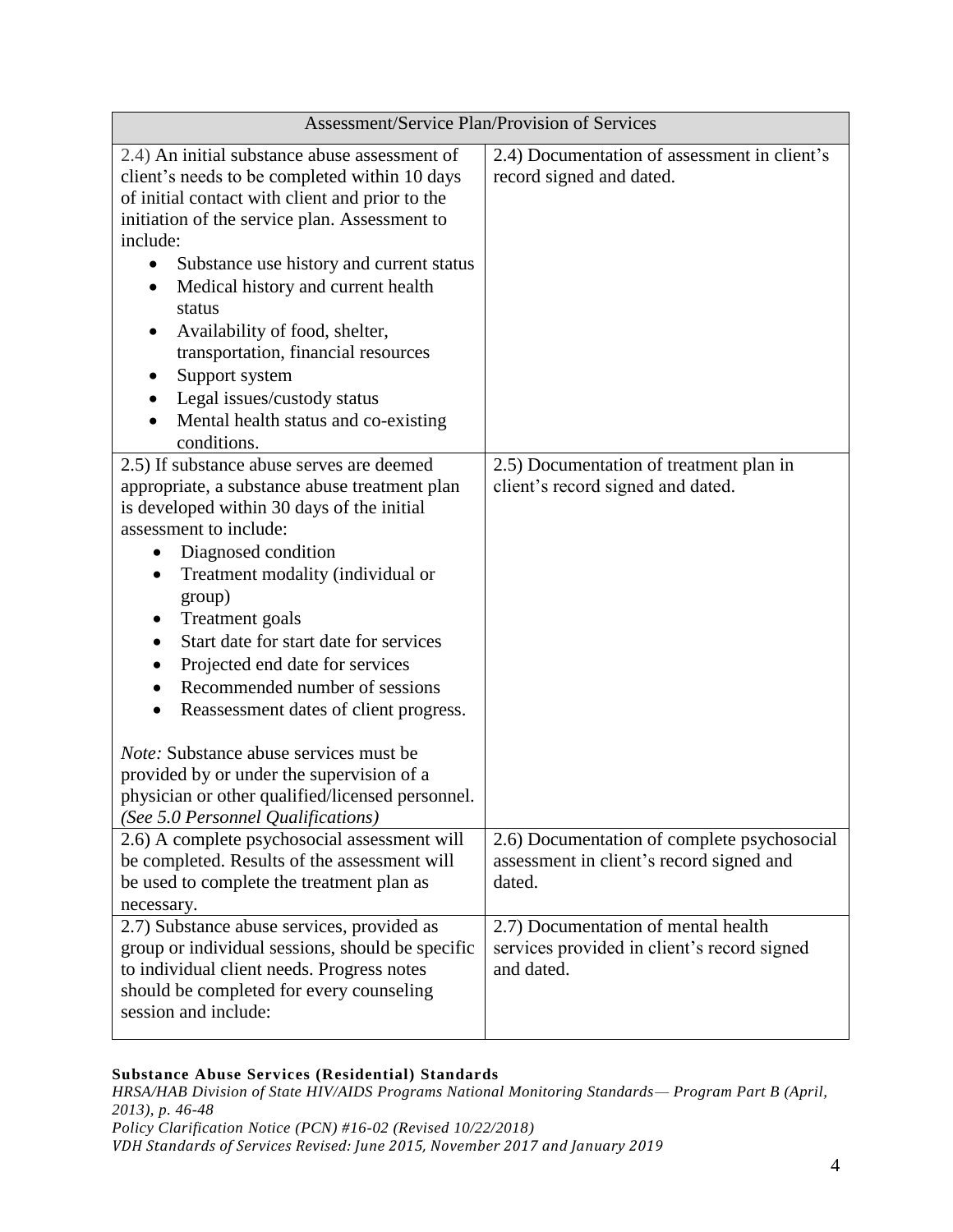| Session date and duration<br>Focus of session and observations<br>$\bullet$<br>Assessment and interventions<br>$\bullet$<br>Newly identified issues/goals<br>$\bullet$<br>Client's responses to interventions and<br>$\bullet$<br>referrals.                                                                                                                                                                                                                                                                                                                                                                                                                                                                                                                                          |                                                                                                                                                                                          |
|---------------------------------------------------------------------------------------------------------------------------------------------------------------------------------------------------------------------------------------------------------------------------------------------------------------------------------------------------------------------------------------------------------------------------------------------------------------------------------------------------------------------------------------------------------------------------------------------------------------------------------------------------------------------------------------------------------------------------------------------------------------------------------------|------------------------------------------------------------------------------------------------------------------------------------------------------------------------------------------|
| 2.8) Treatment options shall be a joint decision<br>between the client and provider and should<br>address the full spectrum of substance use.<br>Services are limited to the following:<br>Pre-treatment/recovery readiness<br>programs<br>Harm reduction<br>$\bullet$<br>Mental health counseling to reduce<br>$\bullet$<br>depression, anxiety and other<br>disorders associated with substance<br>abuse<br>Outpatient drug-free treatment and<br>$\bullet$<br>counseling<br><b>Opiate Assisted Therapy</b><br>Neuro-psychiatric pharmaceutical<br>$\bullet$<br>Relapse prevention<br>Limited acupuncture services.<br>$\bullet$<br><i>Note:</i> For any client receiving acupuncture<br>services, a written referral from the primary<br>care provider must be in the client file. | 2.8) Documentation of treatment<br>modalities employed in client's record<br>signed and dated. If provided, referral for<br>acupuncture services in client's record<br>signed and dated. |
| 2.9) Treatment plan is reviewed at least every<br>12 sessions and modified as appropriate.                                                                                                                                                                                                                                                                                                                                                                                                                                                                                                                                                                                                                                                                                            | 2.9) Documentation of review and update<br>of treatment plan as appropriate signed<br>and dated.                                                                                         |
| 2.10) Refer client to other medical, mental<br>health and other services as appropriate, e.g.<br>psychiatric services, mental health services, in-<br>patient hospitalization, case management.                                                                                                                                                                                                                                                                                                                                                                                                                                                                                                                                                                                       | 2.10) Documentation of referrals made<br>and status of outcome in client's record.                                                                                                       |
| <b>Transition and Discharge</b>                                                                                                                                                                                                                                                                                                                                                                                                                                                                                                                                                                                                                                                                                                                                                       |                                                                                                                                                                                          |
| 2.11) Client discharged when mental health<br>services are no longer needed, goals have been<br>met, upon death or due to safety issues. (see<br>2.12)                                                                                                                                                                                                                                                                                                                                                                                                                                                                                                                                                                                                                                | 2.11) Documentation of discharge plan and<br>summary in client's record with clear<br>rationale for discharge within 30 days of                                                          |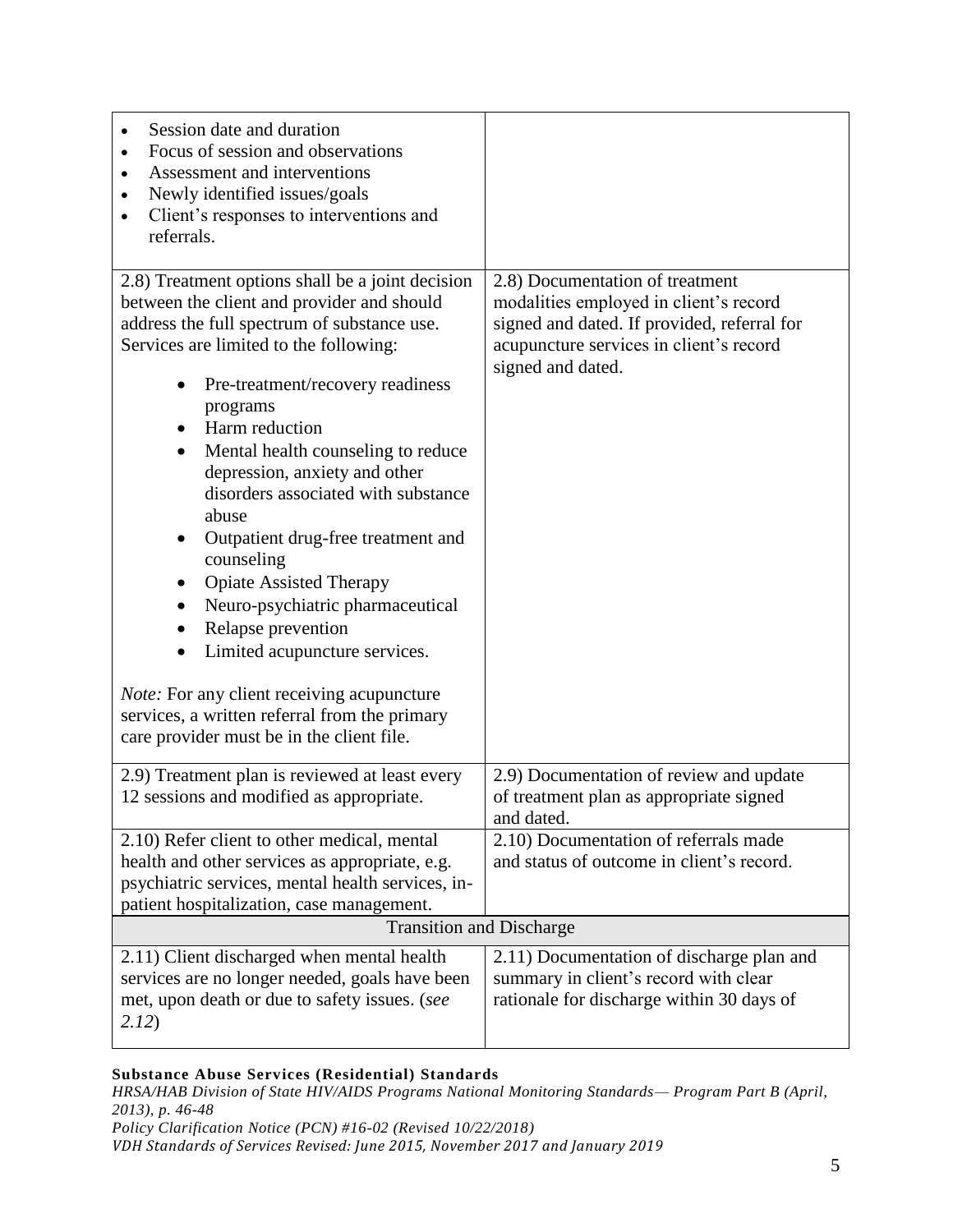| Prior to discharge: Reasons for discharge and<br>options for other service provision should be<br>discussed with client. Whenever possible,<br>discussion should be occurring face-to-face. If<br>not possible, provider should attempt to talk<br>with client via phone. If verbal contact is not<br>possible, a certified letter must be sent to<br>client's last known address. If client is not<br>present to sign for the letter, it must be<br>returned to the provider.                                                                      | discharge, including certified letter, if<br>applicable. |
|-----------------------------------------------------------------------------------------------------------------------------------------------------------------------------------------------------------------------------------------------------------------------------------------------------------------------------------------------------------------------------------------------------------------------------------------------------------------------------------------------------------------------------------------------------|----------------------------------------------------------|
| Documentation: Client's record must include:                                                                                                                                                                                                                                                                                                                                                                                                                                                                                                        |                                                          |
| a) Date services began<br>b) Special client needs<br>Services needed/actions taken, if<br>c)<br>applicable<br>d) Date of discharge<br>e) Reason(s) for discharge<br>Referrals made at time of discharge, if<br>f)<br>applicable.                                                                                                                                                                                                                                                                                                                    |                                                          |
| Transfer: If client transfers to another location,<br>agency or service provider, transferring agency<br>will provide discharge summary and other<br>requested records within 5 business days of<br>request. If client moves to another area,<br>transferring agency will make referral for<br>needed services in the new location.                                                                                                                                                                                                                 |                                                          |
| Unable to Locate: If client cannot be located,<br>agency will make and document a minimum of<br>three follow-up attempts on three separate<br>dates (by phone or in person) over a three-<br>month period after first attempt. A certified<br>letter must be mailed to the client's last known<br>mailing address within five business days after<br>the last attempt to notify the client. The letter<br>will state that the case will be closed within 30<br>days from the date on the letter if an<br>appointment with the provider is not made. |                                                          |
| Withdrawal from Service: If client reports that<br>services are no longer needed or decides to no<br>longer participate in the Service Plan, client                                                                                                                                                                                                                                                                                                                                                                                                 |                                                          |

*HRSA/HAB Division of State HIV/AIDS Programs National Monitoring Standards— Program Part B (April, 2013), p. 46-48 Policy Clarification Notice (PCN) #16-02 (Revised 10/22/2018)*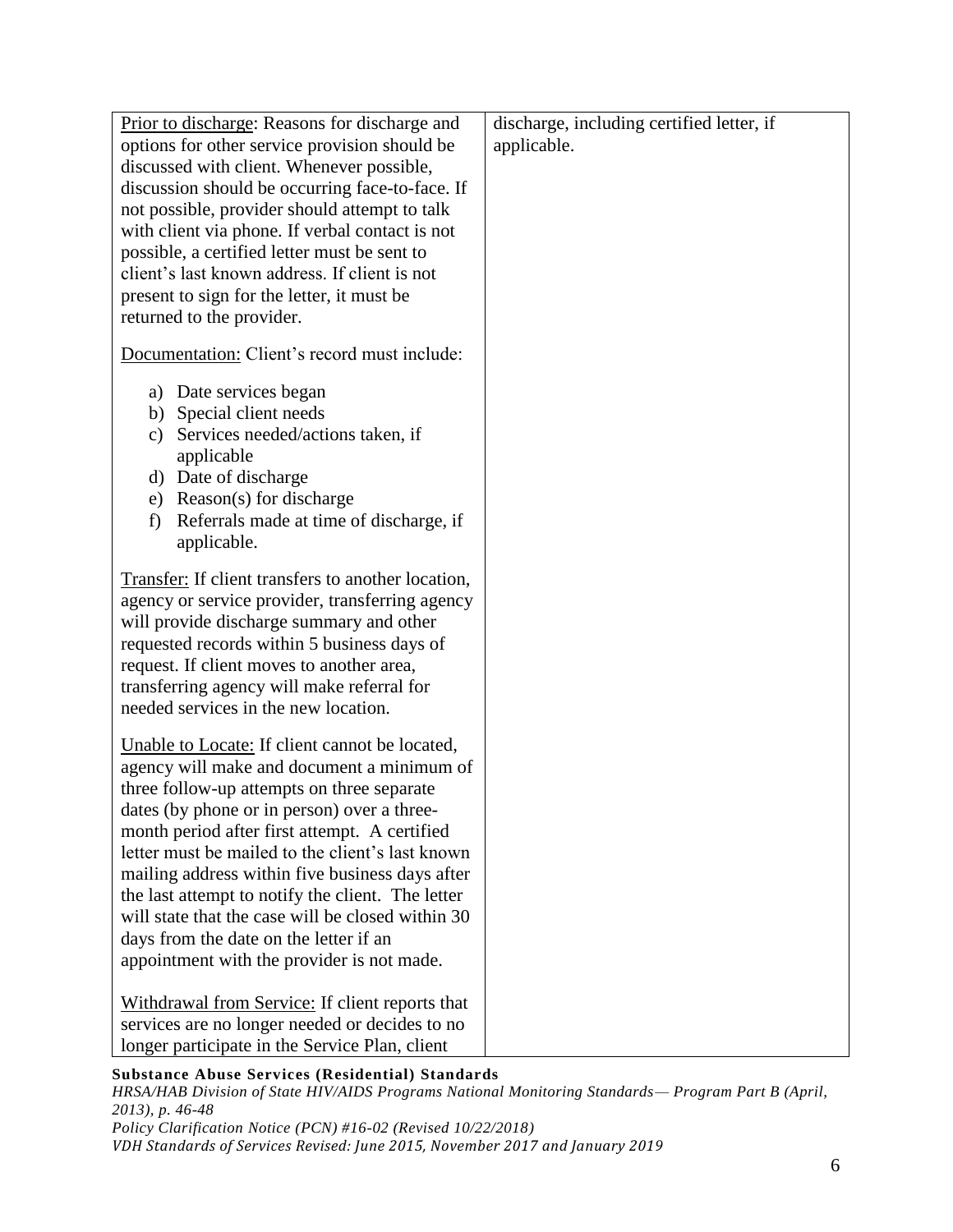| may withdraw from services. Because clients        |                                                   |
|----------------------------------------------------|---------------------------------------------------|
| may withdraw for a variety of reasons it may       |                                                   |
| be helpful to conduct an exit interview to         |                                                   |
| ensure reasons for withdrawal are understood,      |                                                   |
| or identify factors interfering with the client's  |                                                   |
| ability to fully participate if services are still |                                                   |
| needed. If other issues are identified that        |                                                   |
| cannot be managed by the agency clients            |                                                   |
| should be referred to appropriate agencies.        |                                                   |
|                                                    |                                                   |
| Administrative Discharge: Clients who engage       |                                                   |
| in behavior that abuses the safety or violates     |                                                   |
| the confidentiality of others may be               |                                                   |
| discharged. Prior to discharging a client for      |                                                   |
| this reason, the case must be reviewed by the      |                                                   |
| leadership according to that agency's policies.    |                                                   |
| Clients who are discharged for administrative      |                                                   |
| reasons must be provided written notification      |                                                   |
| of and reason for the discharge, and must be       |                                                   |
| notified of possible alternative resources. A      |                                                   |
| certified letter that notes the reason for         |                                                   |
| discharge and includes alternative resources       |                                                   |
| must be mailed to the client's last known          |                                                   |
| mailing address within five business days after    |                                                   |
| the date of discharge, and a copy must be filed    |                                                   |
| in the client's chart.                             |                                                   |
| <b>Case Closure</b>                                |                                                   |
| 2.12) Case will be closed if client:               | 2.12) Documentation of case closure in            |
|                                                    | client's record with clear rationale for closure. |
| Has met the service goals;<br>a)                   |                                                   |
| Decides to transfer to another<br>b)               |                                                   |
| agency;                                            |                                                   |
| Needs are more appropriately<br>c)                 |                                                   |
| addressed in other programs;                       |                                                   |
| d) Moves out of state;                             |                                                   |
| Fails to provide updated<br>e)                     |                                                   |
| documentation of eligibility status                |                                                   |
| thus, no longer eligible for services;             |                                                   |
| Fails to maintain contact with the<br>f)           |                                                   |
| mental health assistance staff for a               |                                                   |
| period of three months despite three               |                                                   |
| (3) documented attempts to contact                 |                                                   |
| client;                                            |                                                   |

*HRSA/HAB Division of State HIV/AIDS Programs National Monitoring Standards— Program Part B (April, 2013), p. 46-48 Policy Clarification Notice (PCN) #16-02 (Revised 10/22/2018)*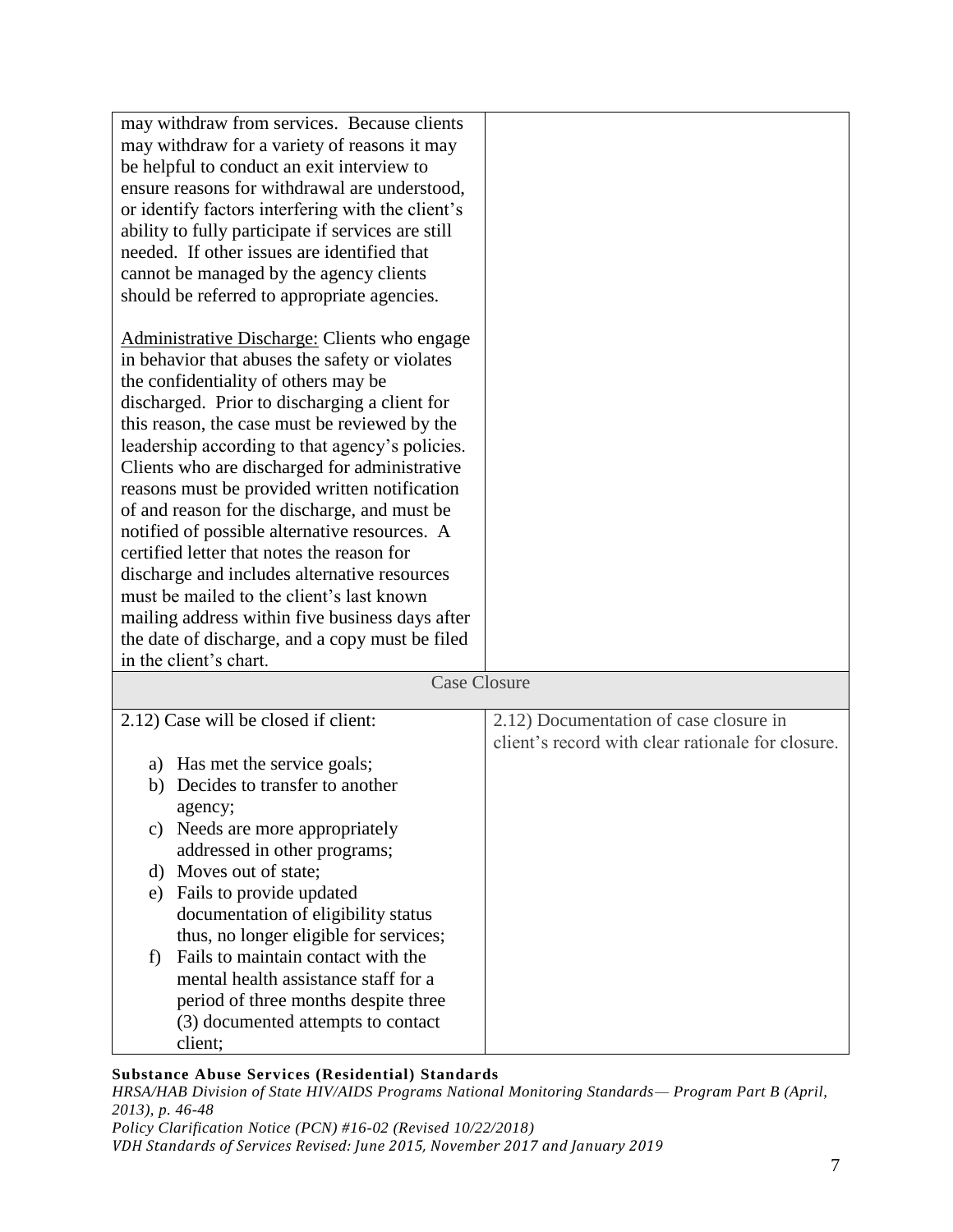| g)        | Can no longer be located;              |  |
|-----------|----------------------------------------|--|
| h)        | Withdraws from or refuses funded       |  |
|           | services, reports that services are no |  |
|           | longer needed, or no longer            |  |
|           | participates in the individual service |  |
|           | plan;                                  |  |
| $\bf{1)}$ | Exhibits pattern of abuse as defined   |  |
|           | by agency's policy.                    |  |
| 1)        | Becomes housed in an                   |  |
|           | "institutional" program anticipated    |  |
|           | to last for a minimum of 30 days,      |  |
|           | such as a nursing home, prison or      |  |
|           | inpatient program; or                  |  |
| k)        | Is deceased.                           |  |
|           |                                        |  |

# **3.0 Client Rights and Responsibilities**

*National Monitoring Standards: Provision of Part B funded HIV primary medical care and support services, to the maximum extent, without regard to either: the ability of the individual to pay for such services, or the current or past health conditions of the individuals served.iv*

| <b>Standard</b>                                                                                                                                                                                                                                                                                                                                                                                                                                                                                                                                                                 | <b>Measure</b>                                 |
|---------------------------------------------------------------------------------------------------------------------------------------------------------------------------------------------------------------------------------------------------------------------------------------------------------------------------------------------------------------------------------------------------------------------------------------------------------------------------------------------------------------------------------------------------------------------------------|------------------------------------------------|
| 3.1) Services are available and accessible to                                                                                                                                                                                                                                                                                                                                                                                                                                                                                                                                   | 3.1) Written eligibility requirements and non- |
| any individual who meets program eligibility                                                                                                                                                                                                                                                                                                                                                                                                                                                                                                                                    | discrimination policy on file.                 |
| requirements.                                                                                                                                                                                                                                                                                                                                                                                                                                                                                                                                                                   |                                                |
| All providers shall be in compliance with all<br>applicable federal, state, and local anti-<br>discrimination laws and regulations, including<br>but not limited to the American's with<br>Disabilities Act. All providers shall adopt a<br>non-discrimination policy prohibiting the<br>refusal of rendering services on the basis of<br>fact or perception of race, color, creed,<br>religion, national origin, ancestry, age, sex,<br>sexual orientation, gender identity, domestic<br>partner status, marital status, height, weight,<br>disability, or HIV/AIDS diagnosis. |                                                |
| Each provider shall make available to clients a                                                                                                                                                                                                                                                                                                                                                                                                                                                                                                                                 |                                                |
| process for requesting interpretation services,                                                                                                                                                                                                                                                                                                                                                                                                                                                                                                                                 |                                                |
| including American Sign Language.                                                                                                                                                                                                                                                                                                                                                                                                                                                                                                                                               |                                                |
| 3.2) Clients Rights and Responsibilities policy                                                                                                                                                                                                                                                                                                                                                                                                                                                                                                                                 | 3.2) Written policy on file.                   |
| exists which requires each client to sign & date                                                                                                                                                                                                                                                                                                                                                                                                                                                                                                                                |                                                |
| indicating they has been offered: a) explanation                                                                                                                                                                                                                                                                                                                                                                                                                                                                                                                                |                                                |

## **Substance Abuse Services (Residential) Standards**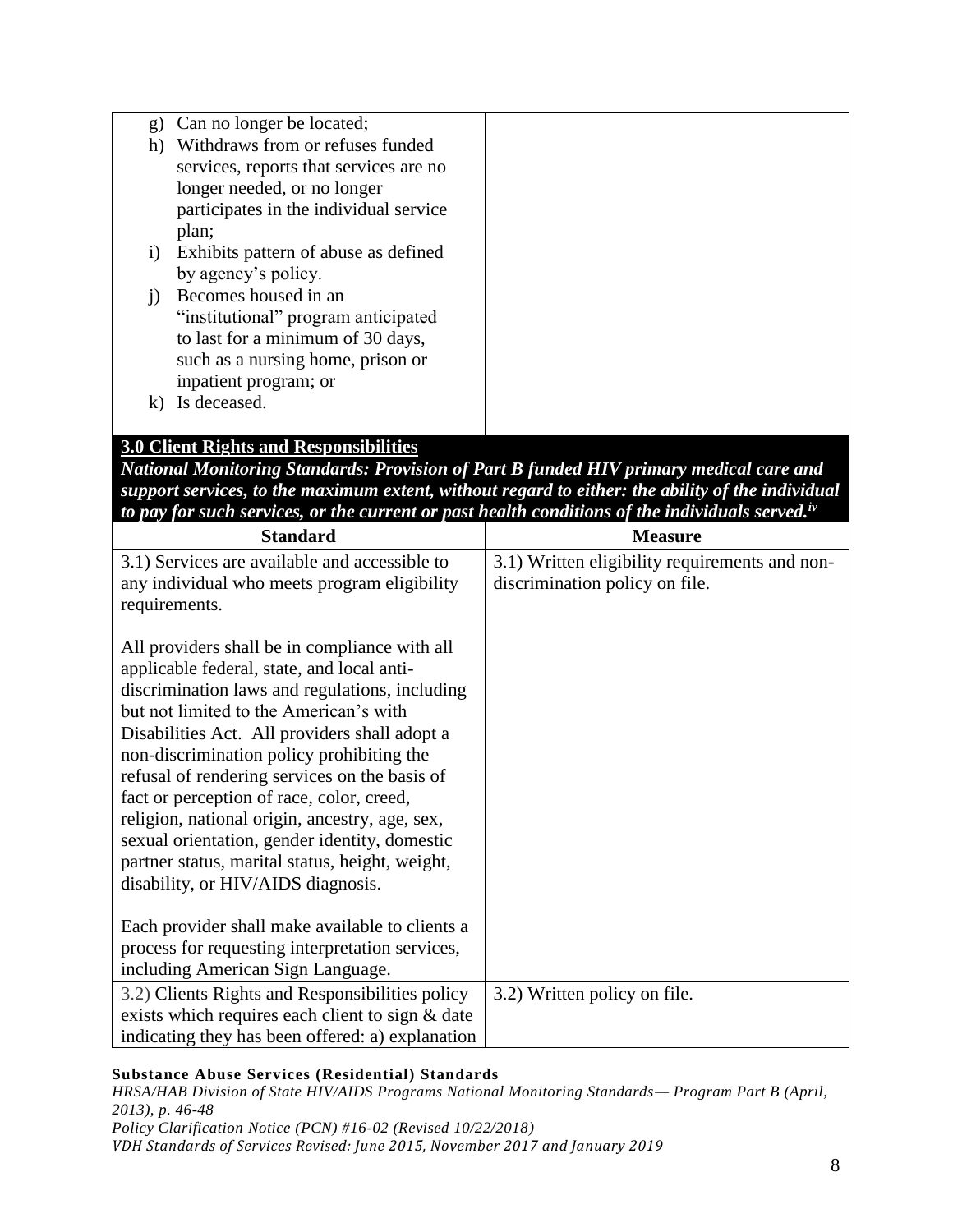|         | of the policy, and b) copy of 'Client's Rights |                                           |
|---------|------------------------------------------------|-------------------------------------------|
|         | and Responsibilities and c) communication of   |                                           |
|         | client's understanding of the policy.          |                                           |
|         | 3.3) Explanation of Client's Rights and        | 3.3) Current Client's Rights and          |
|         | Responsibilities is provided to each client.   | Responsibilities form signed and dated by |
|         |                                                | client and located in client's record.    |
|         | Client rights include:                         |                                           |
| $\circ$ | Be treated with respect, dignity,              |                                           |
|         | consideration, and compassion;                 |                                           |
| $\circ$ | Receive services free of discrimination;       |                                           |
| O       | Be informed about services and options         |                                           |
|         | available.                                     |                                           |
| O       | Participate in creating a plan of              |                                           |
|         | services;                                      |                                           |
| O       | Reach an agreement about the                   |                                           |
|         | frequency of contact the client will           |                                           |
|         | have either in person or over the phone.       |                                           |
| $\circ$ | File a grievance about services received       |                                           |
|         | or denied;                                     |                                           |
| $\circ$ | Not be subjected to physical, sexual,          |                                           |
|         | verbal and/or emotional abuse or               |                                           |
|         | threats;                                       |                                           |
| $\circ$ | Voluntary withdraw from the program;           |                                           |
| $\circ$ | Have all records be treated                    |                                           |
|         | confidentially;                                |                                           |
| $\circ$ | Have information released only when:           |                                           |
| $\circ$ | A written release of information is            |                                           |
|         | signed;                                        |                                           |
| O       | A medical emergency exists;                    |                                           |
| $\circ$ | There is an immediate danger to the            |                                           |
|         | client or others;                              |                                           |
| $\circ$ | There is possible child or elder abuse;        |                                           |
|         | or                                             |                                           |
| $\circ$ | Ordered by a court of law.                     |                                           |
|         |                                                |                                           |
|         | Client responsibilities include:               |                                           |
| $\circ$ | Treat other clients and staff with             |                                           |
|         | respect and courtesy;                          |                                           |
| $\circ$ | Protect the confidentiality of other           |                                           |
|         | clients;                                       |                                           |
| O       | Participate in creating in a plan of           |                                           |
|         | service;                                       |                                           |
| $\circ$ | Let the agency know any concerns or            |                                           |
|         | changes in needs;                              |                                           |

*HRSA/HAB Division of State HIV/AIDS Programs National Monitoring Standards— Program Part B (April, 2013), p. 46-48 Policy Clarification Notice (PCN) #16-02 (Revised 10/22/2018)*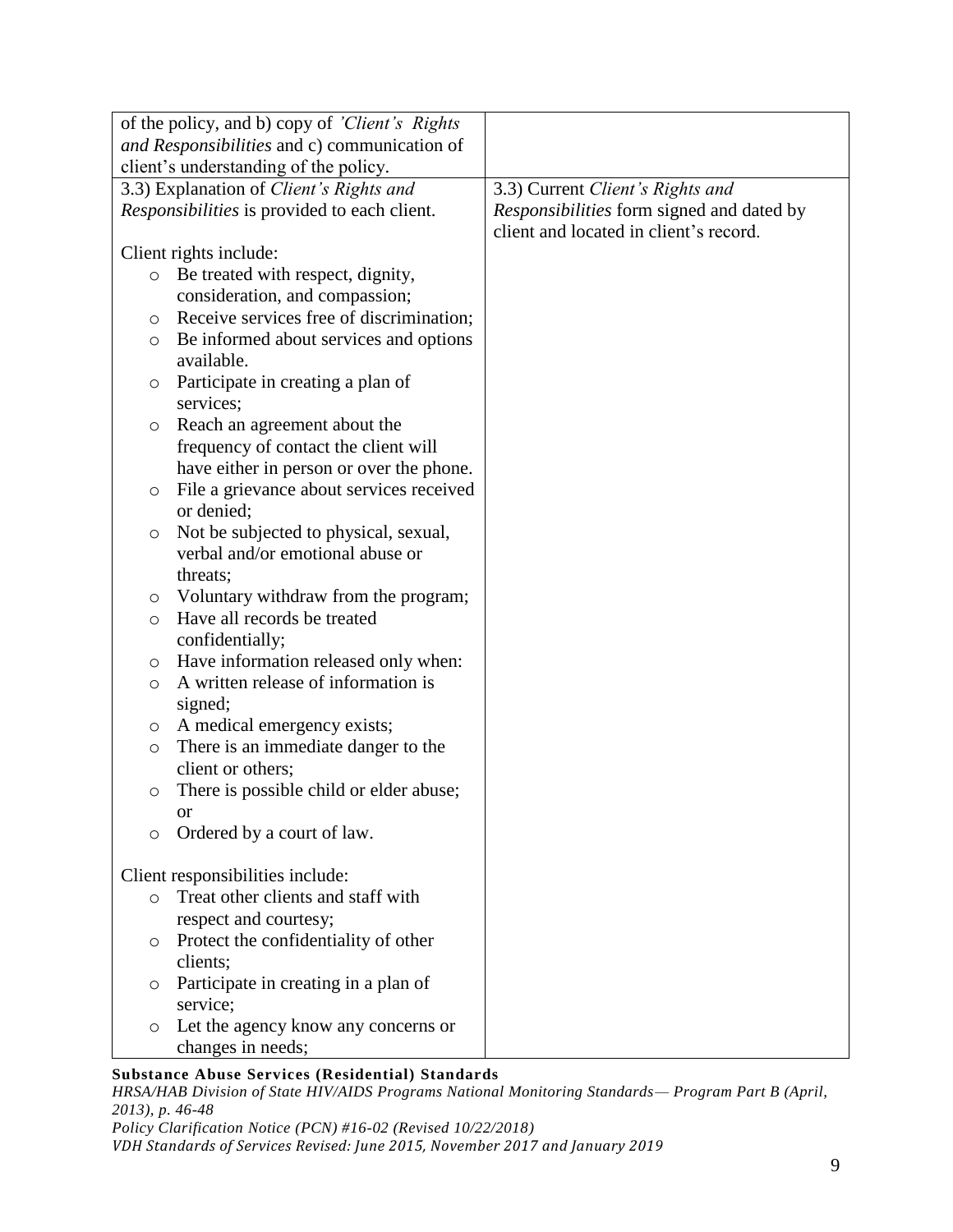| Make and keep appointments, or when<br>$\circ$<br>possible to phone to cancel or change<br>an appointment time;<br>Stay in contact with the agency by<br>O<br>informing the agency of change in<br>address and phone number, as well as<br>responding to phone calls and mail and<br>Not subject the agency's staff to<br>$\circ$<br>physical, sexual, verbal and/or<br>emotional abuse or threats. |                                                                                    |
|-----------------------------------------------------------------------------------------------------------------------------------------------------------------------------------------------------------------------------------------------------------------------------------------------------------------------------------------------------------------------------------------------------|------------------------------------------------------------------------------------|
| <b>4.0 Grievance Process</b>                                                                                                                                                                                                                                                                                                                                                                        |                                                                                    |
| <b>Standard</b>                                                                                                                                                                                                                                                                                                                                                                                     | <b>Measure</b>                                                                     |
| $\overline{4.1}$ ) Grievance policy exists which requires<br>each client to sign & date form indicating they                                                                                                                                                                                                                                                                                        | 4.1) Written grievance procedure on file,<br>available in languages and formats    |
| has been offered: a) explanation of the policy,                                                                                                                                                                                                                                                                                                                                                     | appropriate to populations served.                                                 |
| and b) copy of Grievance Procedure and to                                                                                                                                                                                                                                                                                                                                                           |                                                                                    |
| communicate client's understanding of the                                                                                                                                                                                                                                                                                                                                                           |                                                                                    |
| policy.                                                                                                                                                                                                                                                                                                                                                                                             |                                                                                    |
| Policy shall describe the process for resolving                                                                                                                                                                                                                                                                                                                                                     |                                                                                    |
| client grievances, including identification of                                                                                                                                                                                                                                                                                                                                                      |                                                                                    |
| whom to contact and applicable timelines.                                                                                                                                                                                                                                                                                                                                                           |                                                                                    |
| Policy shall be available in languages and                                                                                                                                                                                                                                                                                                                                                          |                                                                                    |
| formats (e.g. for persons with disabilities)                                                                                                                                                                                                                                                                                                                                                        |                                                                                    |
| appropriate to populations served.                                                                                                                                                                                                                                                                                                                                                                  |                                                                                    |
|                                                                                                                                                                                                                                                                                                                                                                                                     |                                                                                    |
| 4.2) Explanation of Grievance Procedure is<br>provided to each client.                                                                                                                                                                                                                                                                                                                              | 4.2) Current Grievance Procedure form<br>signed and dated by Client and located in |
|                                                                                                                                                                                                                                                                                                                                                                                                     | client's record.                                                                   |
| Clients may file a grievance if their request for                                                                                                                                                                                                                                                                                                                                                   |                                                                                    |
| services is denied or if they have any complaint<br>or concern about the services received.                                                                                                                                                                                                                                                                                                         |                                                                                    |
|                                                                                                                                                                                                                                                                                                                                                                                                     |                                                                                    |
| 4.3) Grievance process shall be fair and                                                                                                                                                                                                                                                                                                                                                            | 4.3) Documentation of client grievances,                                           |
| expeditious for resolution of client grievances.                                                                                                                                                                                                                                                                                                                                                    | status and resolution.                                                             |
| 4.4) Review of grievance policy yearly with                                                                                                                                                                                                                                                                                                                                                         | 4.4) Current Client's Rights and                                                   |
| client signature.                                                                                                                                                                                                                                                                                                                                                                                   | Responsibilities form signed and dated by                                          |
|                                                                                                                                                                                                                                                                                                                                                                                                     | client and located in client's record.                                             |
|                                                                                                                                                                                                                                                                                                                                                                                                     |                                                                                    |

*HRSA/HAB Division of State HIV/AIDS Programs National Monitoring Standards— Program Part B (April, 2013), p. 46-48 Policy Clarification Notice (PCN) #16-02 (Revised 10/22/2018)*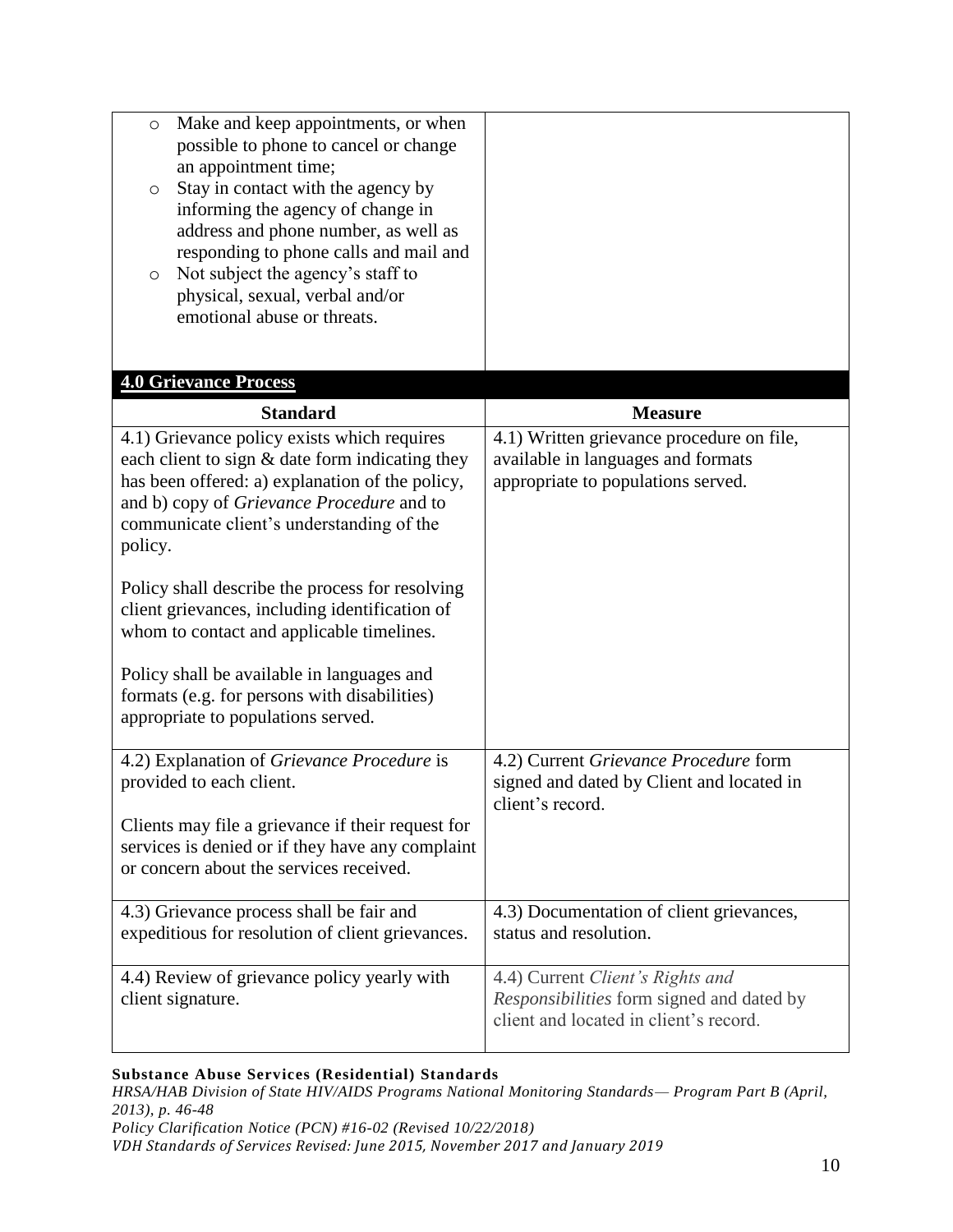# 5.0 Personnel Qualifications

| <b>Standard</b>                                                                                                                                                                                                                                                                                                                                                                             | <b>Measure</b>                                                                                                                  |
|---------------------------------------------------------------------------------------------------------------------------------------------------------------------------------------------------------------------------------------------------------------------------------------------------------------------------------------------------------------------------------------------|---------------------------------------------------------------------------------------------------------------------------------|
| 5.1) All substance abuse (outpatient) service<br>providers and substance abuse counselors will<br>have appropriate and valid<br>licensure/certification as required by the<br>Commonwealth of Virginia.                                                                                                                                                                                     | 5.1) Copy of current licensure and/or<br>certification in personnel file.                                                       |
| 5.2) Newly employed substance abuse<br>professionals must complete orientation within<br>90 days of hire and include training on:<br>Hepatitis B and C<br><b>Sexually Transmitted Diseases</b><br>Tuberculosis<br>Referral for crisis intervention<br>policy/procedures<br>Confidentiality<br>$\bullet$<br>Emergency and safety procedures<br>$\bullet$<br>Cultural competency<br>$\bullet$ | 5.2) Documentation of training completed in<br>personnel file.                                                                  |
| 5.3) All substance abuse professionals must<br>complete 2 hours of continuing education in<br>HIV/AIDS treatment or care annually.                                                                                                                                                                                                                                                          | 5.3) Documentation of training complete in<br>personnel file                                                                    |
| 5.4) A substance use disorder treatment<br>supervisor shall be a Certified Clinical<br>Supervisor.                                                                                                                                                                                                                                                                                          | 5.4) Documentation of certification in<br>personnel file.                                                                       |
| 5.5) A written policy regarding regular<br>supervision of all licensed staff will be in<br>place.                                                                                                                                                                                                                                                                                           | 5.5) Documentation of supervision according<br>to agency policy.                                                                |
| 5.6) The provider agency must be a licensed<br>facility with outpatient substance use treatment<br>designation and must comply with the rules<br>and standards established by DBHDS.                                                                                                                                                                                                        | 5.6) Agency will have documentation on site<br>that license is current for the physical location<br>of the treatment facility.  |
| <b>6.0 Cultural and Linguistic Competency</b>                                                                                                                                                                                                                                                                                                                                               |                                                                                                                                 |
| <b>Standard</b>                                                                                                                                                                                                                                                                                                                                                                             | <b>Measure</b>                                                                                                                  |
| 6.1) Health services are culturally and<br>linguistically competent, client-guided and<br>community based. At a minimum, provider's<br>documentation should include:                                                                                                                                                                                                                        | 6.1) Documentation of cultural and linguistic<br>competence as reported in annual Cultural<br>and Linguistic Competency Report. |

**Substance Abuse Services (Residential) Standards** *HRSA/HAB Division of State HIV/AIDS Programs National Monitoring Standards— Program Part B (April, 2013), p. 46-48 Policy Clarification Notice (PCN) #16-02 (Revised 10/22/2018)*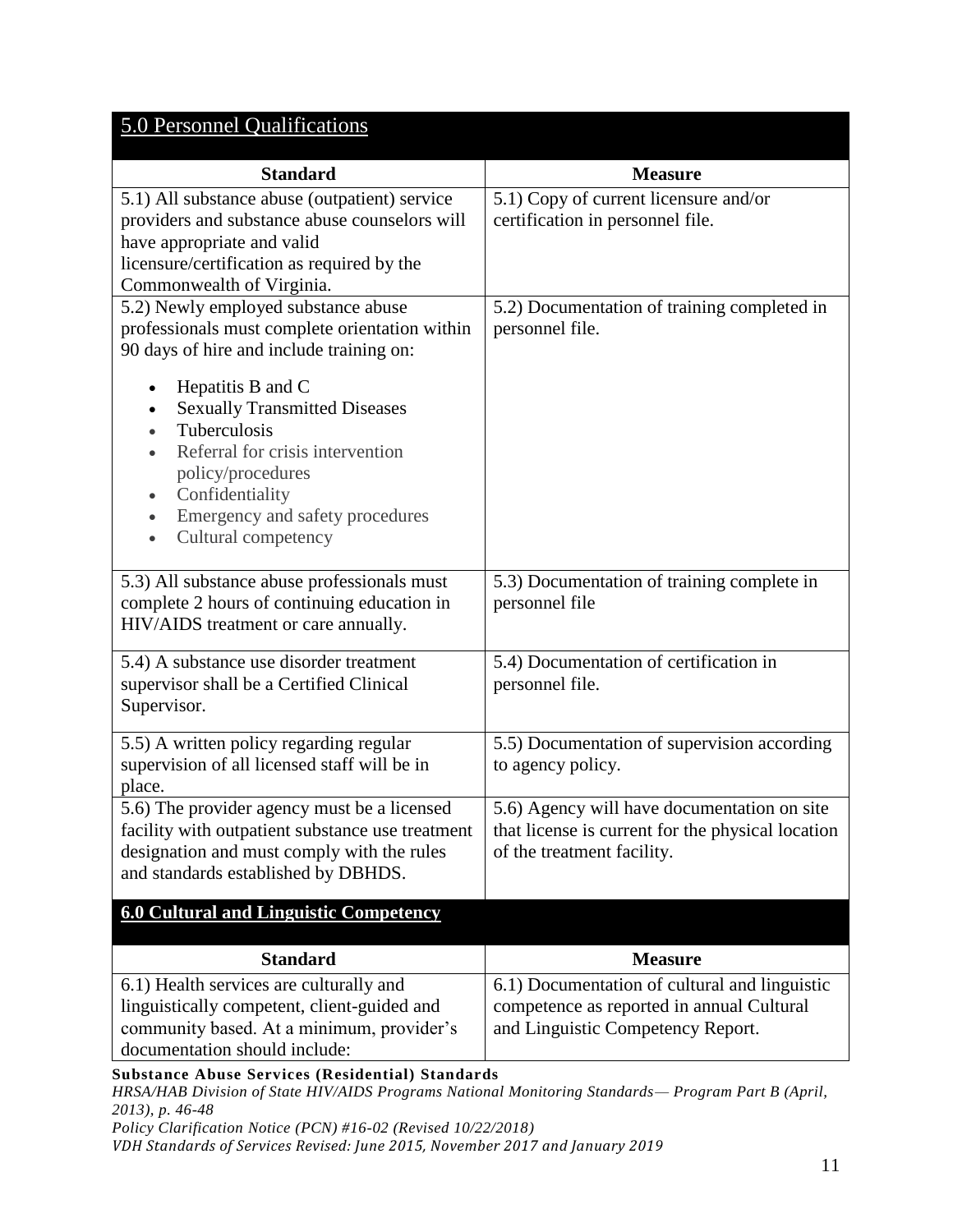| Experience with providing services to<br>a)<br>the diverse ethnic, linguistic, sexual or<br>cultural populations targeted;<br>b) Capacity of staff, including volunteers<br>and Board, to design, provide and<br>evaluate culturally and linguistically<br>appropriate services; and<br>List of cultural competency trainings<br>$\mathbf{c}$ )<br>completed by staff.<br>6.2) Easy-to-understand print and multimedia | 6.2) Culturally and linguistically appropriate                                                                                                                                                                                                                                                                                                                               |
|------------------------------------------------------------------------------------------------------------------------------------------------------------------------------------------------------------------------------------------------------------------------------------------------------------------------------------------------------------------------------------------------------------------------|------------------------------------------------------------------------------------------------------------------------------------------------------------------------------------------------------------------------------------------------------------------------------------------------------------------------------------------------------------------------------|
| materials and signage in the languages<br>commonly used by the populations in the<br>service area shall be available. <sup>v</sup>                                                                                                                                                                                                                                                                                     | materials and signage accessible.                                                                                                                                                                                                                                                                                                                                            |
| 7.0 Privacy and Confidentiality (including securing records)                                                                                                                                                                                                                                                                                                                                                           |                                                                                                                                                                                                                                                                                                                                                                              |
| <b>Standard</b>                                                                                                                                                                                                                                                                                                                                                                                                        | <b>Measure</b>                                                                                                                                                                                                                                                                                                                                                               |
| 7.1) Client confidentiality policy exists which<br>include:<br>a) Release of information requirements,<br>and<br>b) Health Insurance Portability and<br>Accountability Act.<br>7.2) Client's consent for release of information<br>is determined.                                                                                                                                                                      | 7.1) Written Client confidentiality policy on<br>file at provider agency.<br>7.2) Current Release of Information Form<br>signed and dated by client and provider<br>representative and located in client's record.<br>Each release form indicates who may receive<br>the client's information and has an expiration<br>of not more than 12 months from date of<br>signature. |
| 7.3) Each client file is stored in a secure<br>location. Electronic client records are protected<br>from unauthorized use.                                                                                                                                                                                                                                                                                             | 7.3) Files stored in locked file or cabinet with<br>access limited to appropriate personnel.<br>Electronic files are secure with password<br>protection and access is limited to appropriate<br>personnel.                                                                                                                                                                   |
| 7.4) Annual submission of Verification of<br>Receipt of Assurance of Key Requirements<br>document by all staff that handle client<br>identifying information.                                                                                                                                                                                                                                                          | 7.4) Documentation of signed Verification of<br><b>Receipt of Assurance of Key Requirement</b><br>forms.                                                                                                                                                                                                                                                                     |